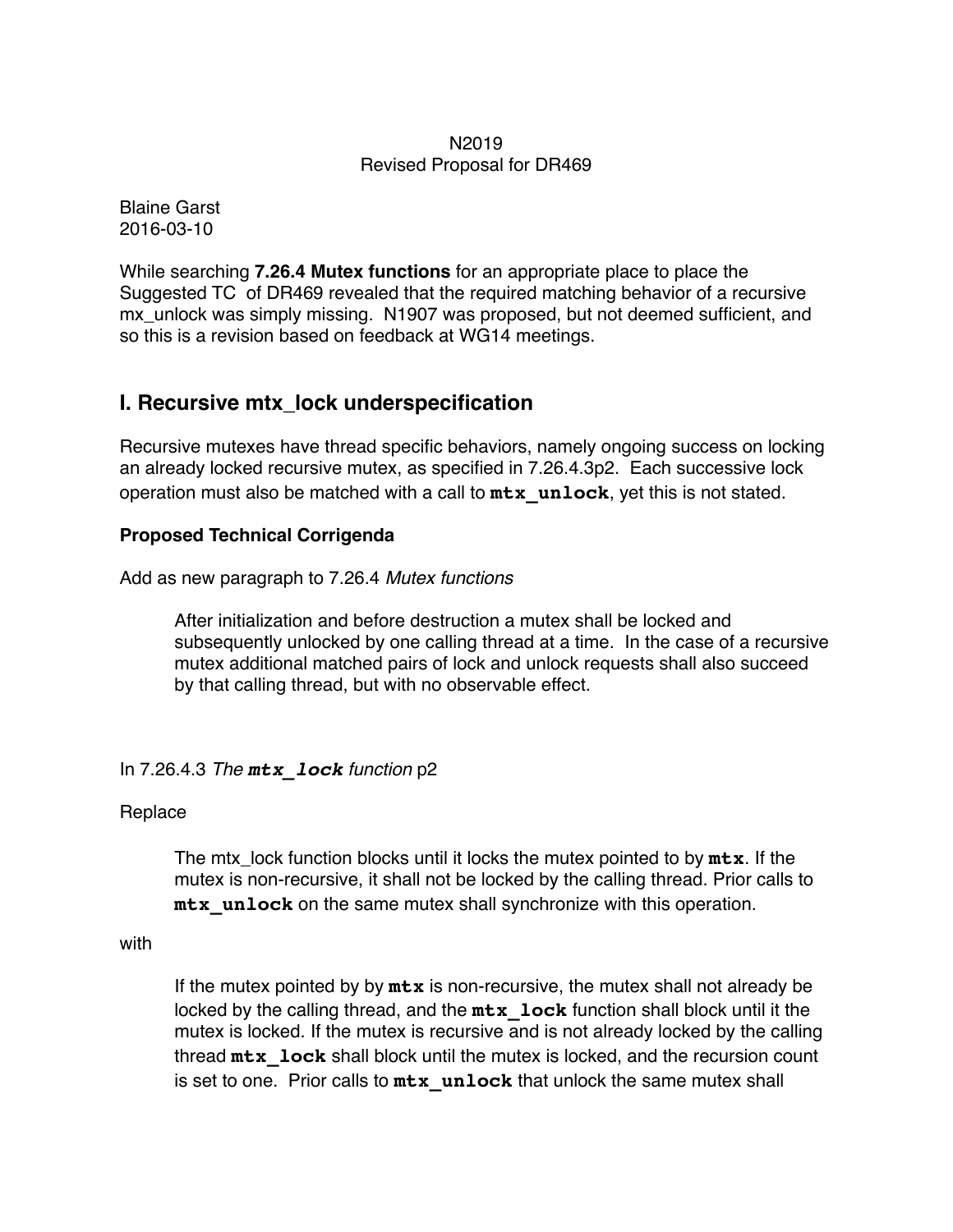synchronize with this operation.

If the mutex is recursive and already locked by the calling thread, **mtx\_lock** shall succeed after incrementing the recursion count.

## In 7.26.4.4 *The mtx\_timedlock function* p2

#### replace

The **mtx\_timedlock** function endeavors to block until it locks the mutex pointed to by **mtx** or until after the **TIME\_UTC**-based calendar time pointed to by **ts**. The specified mutex shall support timeout. If the operation succeeds, prior calls to **mtx\_unlock** on the same mutex shall synchronize with this operation.

#### with

The mutex pointed to by **mtx** shall support timeout. If the mutex pointed to by **mtx** is recursive and is already locked by the calling thread, the recursion count is incremented and the call succeeds. Otherwise, The **mtx\_timedlock** function endeavors to block until it locks the mutex pointed to by **mtx** or until after the **TIME\_UTC**-based calendar time pointed to by **ts**. If the mutex was locked by this operation and the mutex is recursive, the recursion count is set to one.

## In 7.26.4.5 *The mtx\_trylock function* p2

## replace

The **mtx\_trylock** function endeavors to lock the mutex pointed to by **mtx**. If the ∗ mutex already locked, the function returns without blocking. If the operation succeeds, prior calls to **mtx\_unlock** on the same mutex shall synchronize with this operation.

#### with

If the mutex pointed to by **mtx** is recursive and already locked by the calling thread, the recursion count is incremented and the call succeeds. Otherwise, the **mtx** trylock function endeavors to lock the mutex pointed to by  $mtx$ . If the mutex is already locked by another thread, the function returns without blocking. If the operation locks the mutex, prior calls to  $mtx$  unlock on the same mutex shall synchronize with this operation, and further if the mutex is recursive its